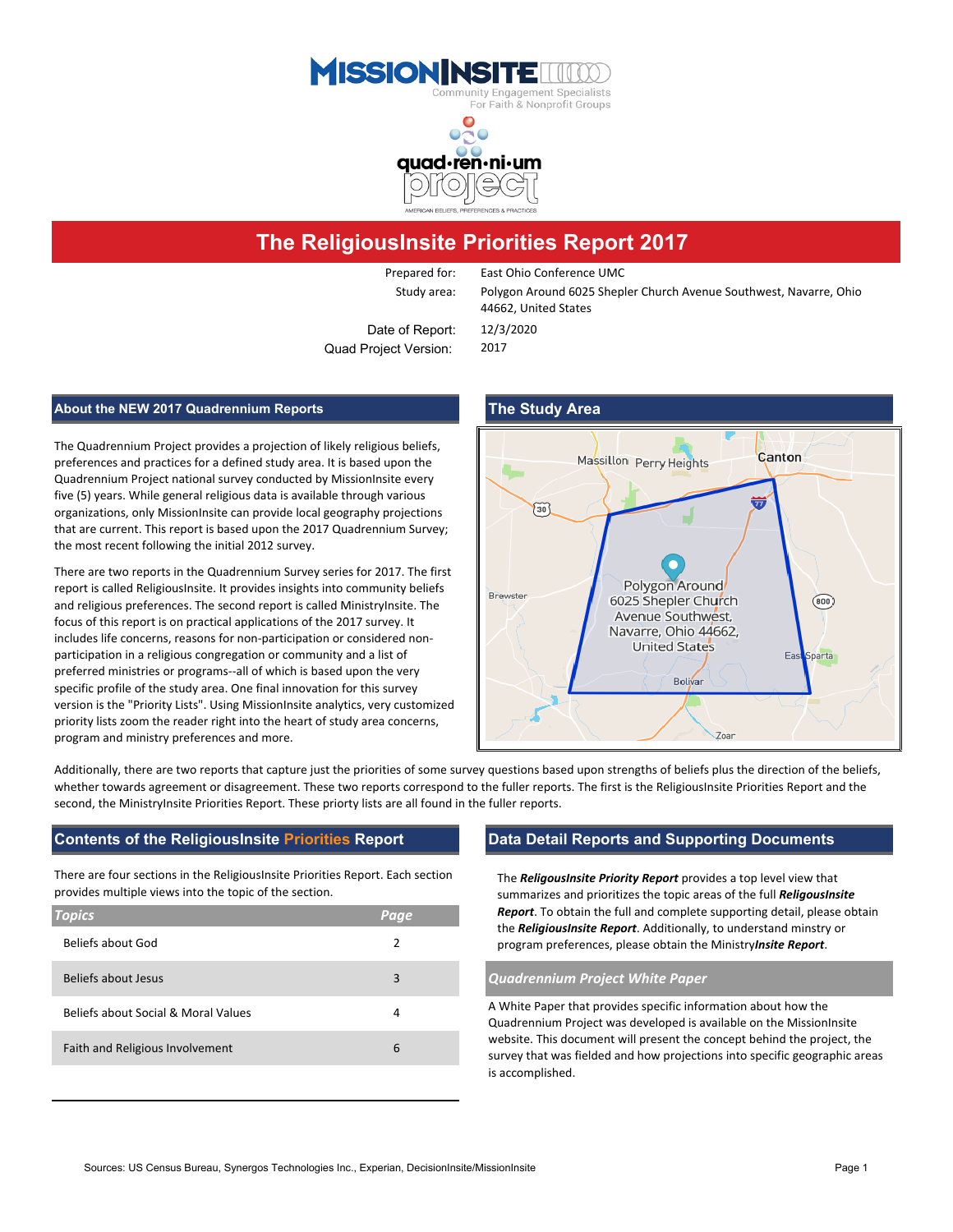

# **ReligiousInsite Priority Report 2017**

Prepared for: East Ohio Conference UMC<br>Study Area: Polygon Around 6025 Shepler Church Avenue Southwest, Navarre, Ohio 4 Version: 2017 Polygon Around 6025 Shepler Church Avenue Southwest, Navarre, Ohio 4 Version: 2017 Quadrennium Report Region: Midwest

## **Beliefs about God**

| <b>Priority List</b> | <b>Beliefs about God in Rank Order</b> |                                                                                |              |                       |
|----------------------|----------------------------------------|--------------------------------------------------------------------------------|--------------|-----------------------|
|                      | Ranking                                | Concern                                                                        | <b>Ratio</b> | <b>Strength</b>       |
|                      | $\mathbf{1}$                           | God is love and invites the world into a loving relationship.                  | 5.2          | Very strong agreement |
|                      | $\overline{2}$                         | I have a personal relationship with one living God, who is<br>Lord and Savior. | 2.8          | Weak agreement        |
|                      | 3                                      | God is the full realization of human potential.                                | 1.4          | Weak agreement        |
|                      | $\overline{4}$                         | I believe in Nature and/or spirits in Nature.                                  | 1.2          | Weak agreement        |
|                      | 5                                      | God is a higher state of consciousness that people may<br>achieve.             | 1.0          | Weak agreement        |
|                      | 6                                      | Everyone and everything is god.                                                | 0.5          | Very weak agreement   |
|                      | 7                                      | I'm unsure/undecided about whether a god exists.                               | 0.2          | Very weak agreement   |
|                      | 8                                      | I don't believe a god exists; the material universe is all that is.            | 0.2          | Very weak agreement   |
|                      | 9                                      | I believe God created the world but takes no further part in<br>it.            | 0.2          | Very weak agreement   |
|                      | 10                                     | I believe in more than one god, i.e. many gods.                                | 0.1          | Very weak agreement   |
|                      |                                        |                                                                                |              |                       |

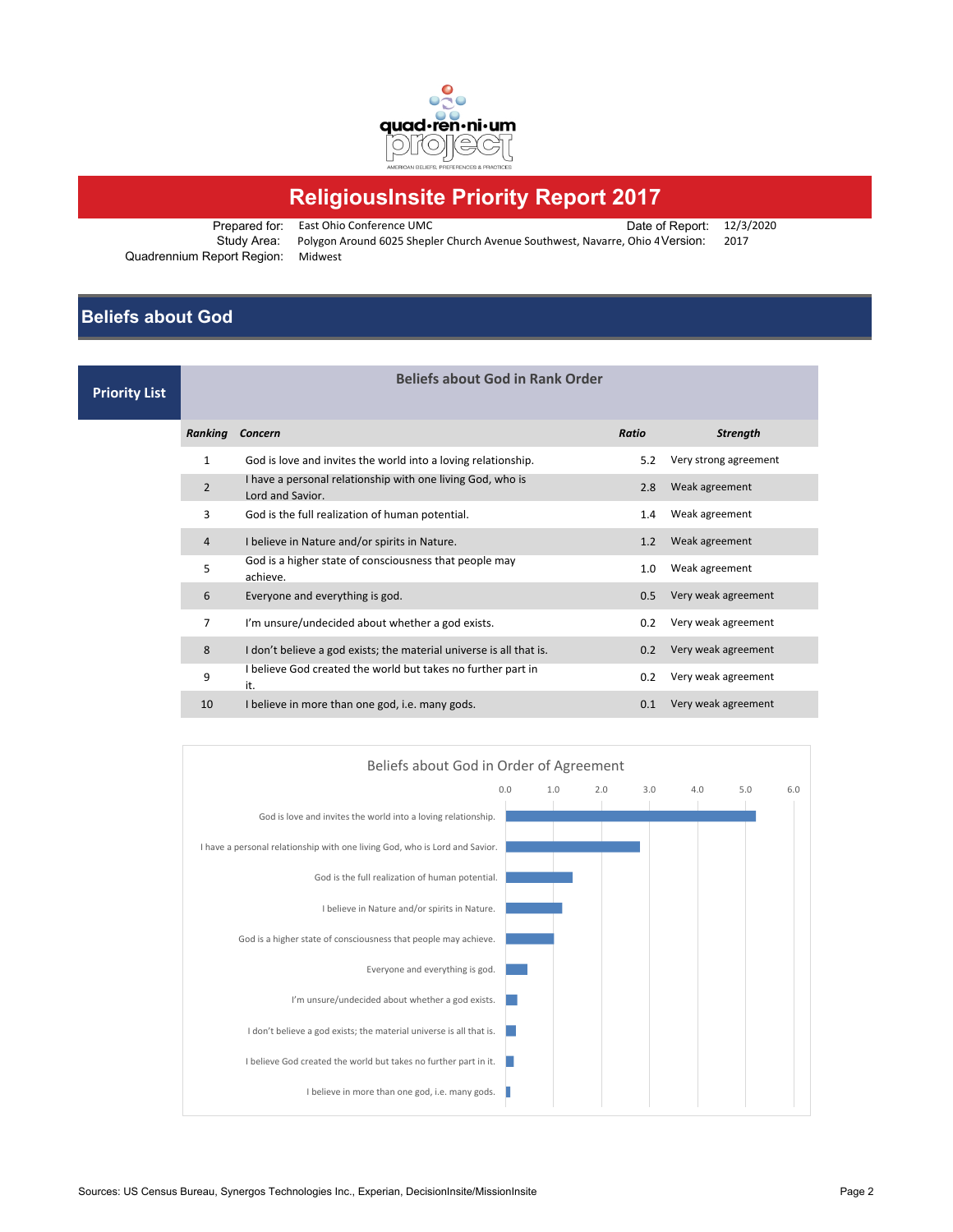## **Beliefs about Jesus**

**Priority Li** 

| ist |                | Beliefs about Jesus in Rank Order                        |               |                           |
|-----|----------------|----------------------------------------------------------|---------------|---------------------------|
|     | Ranking        | Concern                                                  | Ratio         | <b>Strength</b>           |
|     | $\mathbf{1}$   | Jesus was both divine and human.                         | 5.2           | Somewhat strong agreement |
|     | $\overline{2}$ | Jesus actually rose from the dead as the Bible teaches.  | 4.0           | Weak agreement            |
|     | 3              | Jesus was the expected Jewish Messiah.                   | 3.6           | Weak agreement            |
|     | 4              | Jesus rules now as Lord of Heaven and earth.             | 3.1           | Weak agreement            |
|     | 5              | Jesus belief does not require participation in a church. | 2.2           | Weak agreement            |
|     | 6              | Jesus is the only way for human salvation from sin.      | 2.2           | Weak agreement            |
|     | 7              | Jesus is not like his followers in the Church.           | $1.2^{\circ}$ | Very weak agreement       |
|     | 8              | Jesus was a good and wise moral teacher but no more.     | 0.4           | Very weak agreement       |
|     | 9              | Jesus was a great prophet only.                          | 0.3           | Very weak agreement       |



**Beliefs about Jesus in Rank Order**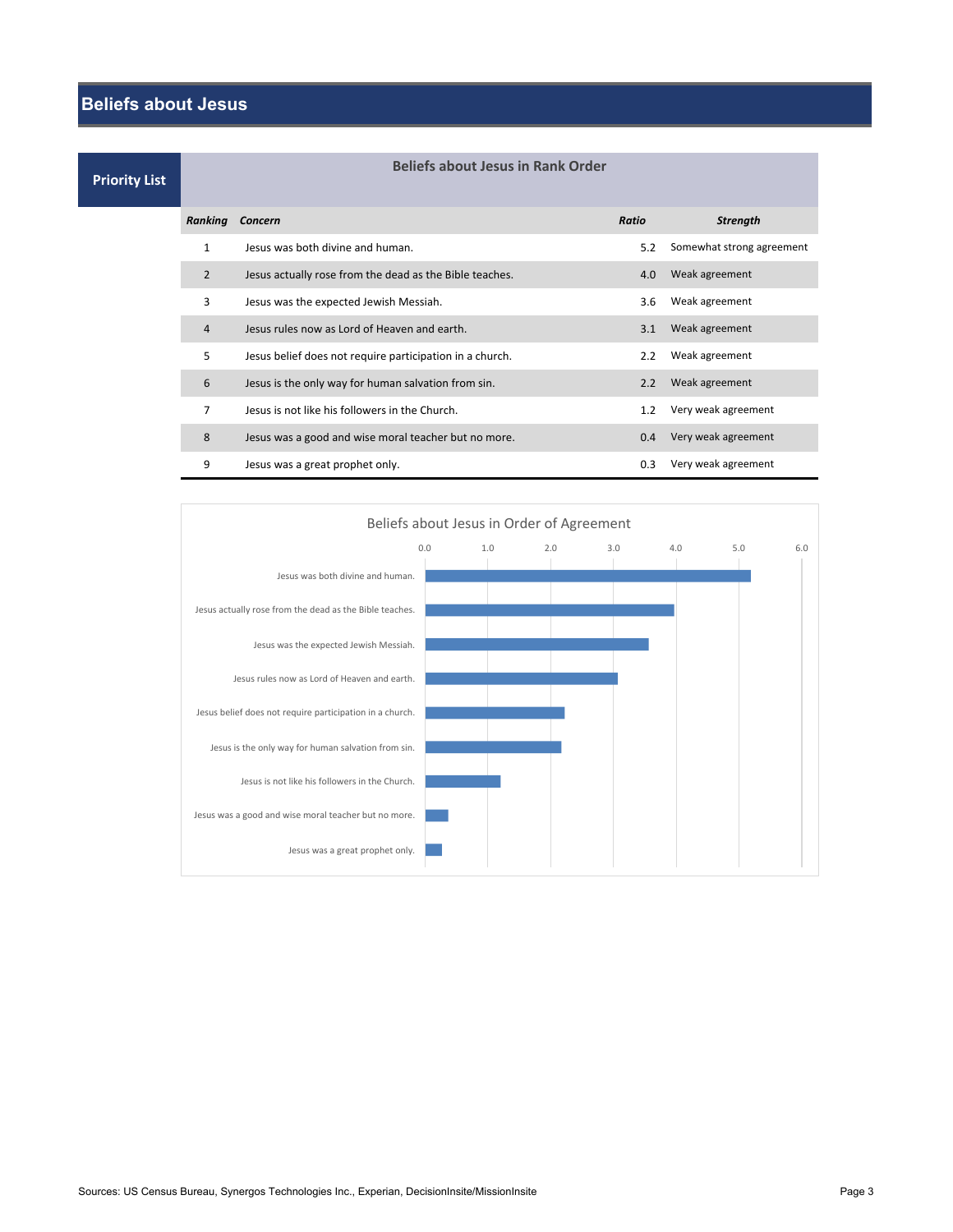**Beliefs about Social & Moral Values**

| <b>Priority List</b> | bocial and ivioral beliefs by Strength of Importance |                                                                                                                                                          |       |                           |
|----------------------|------------------------------------------------------|----------------------------------------------------------------------------------------------------------------------------------------------------------|-------|---------------------------|
|                      | <b>Ranking</b>                                       | Concern                                                                                                                                                  | Ratio | <b>Strength</b>           |
|                      | $\mathbf{1}$                                         | I believe tolerance is necessary for social peace and wellbeing.                                                                                         | 6.3   | Somewhat strong agreement |
|                      | $\overline{2}$                                       | I believe America has a moral responsibility to be a force for good in the<br>world.                                                                     | 6.0   | Somewhat strong agreement |
|                      | 3                                                    | I believe that the US is losing its place of world leadership.                                                                                           | 4.8   | Somewhat strong agreement |
|                      | 4                                                    | I believe our society must give more attention to accomplishing economic<br>justice.                                                                     | 3.8   | Very weak agreement       |
|                      | 5                                                    | I believe we must be good stewards of the environment even if it means<br>restricting natural resource development. (such as drilling for oil, fracking, | 3.7   | Very weak agreement       |
|                      | 6                                                    | I have great hope for the future of my own community (i.e. neighborhood,<br>village, town).                                                              | 3.5   | Very weak agreement       |
|                      | $\overline{7}$                                       | I believe the science that says humans are affecting the climate of the<br>planet (i.e. climate change)                                                  | 2.8   | Very weak agreement       |
|                      | 8                                                    | I believe the US should pursue every avenue to stop illegal immigrants<br>flowing into this country.                                                     | 2.7   | Very weak agreement       |
|                      | 9                                                    | I believe greater emphasis must be given to embracing our ethnic diversity.                                                                              | 2.7   | Very weak agreement       |
|                      | 10                                                   | I believe asking the rich to pay a higher tax rate is a way to establish<br>economic justice.                                                            | 2.6   | Very weak agreement       |
|                      | 11                                                   | I believe we need to promote sensible gun laws to reduce gun violence.                                                                                   | 2.6   | Very weak agreement       |
|                      | 12                                                   | I believe there is too much attention paid to race and racial issues in our<br>country these days.                                                       | 2.1   | Very weak agreement       |
|                      | 13                                                   | I believe religion must play a primary role in shaping social morality.                                                                                  | 1.8   | Very weak agreement       |
|                      | 14                                                   | I believe some form of amnesty program for illegal immigrants who have<br>been working and living in this country should be implemented.                 | 1.8   | Very weak agreement       |
|                      | 15                                                   | I believe traditional marriage as a social institution is becoming obsolete.                                                                             | 1.7   | Very weak agreement       |
|                      | 16                                                   | I believe globalism (however you understand it) is a threat to our nation's<br>economic future.                                                          | 1.5   | Very weak agreement       |
|                      | 17                                                   | I believe same-sex marriage must remain legal and protected.                                                                                             | 1.3   | Very weak agreement       |
|                      | 18                                                   | I believe children should be raised by a mother and father only, if possible.                                                                            | 1.3   | Very weak agreement       |
|                      | 19                                                   | I believe marriage is a relationship between one man and one woman only.                                                                                 | 1.3   | Very weak agreement       |
|                      | 20                                                   | I do not believe children are adequately taught good moral standards<br>today.                                                                           | 1.0   | Very weak agreement       |
|                      | 21                                                   | I do not believe religious communities should have to fully embrace LGBTQ<br>persons (Lesbian, Gay, Bisexual, Transgender, Queer).                       | 1.0   | Very weak agreement       |
|                      | 22                                                   | I do not believe the government should be deeply involved in solving<br>poverty.                                                                         | 1.0   | Very weak agreement       |
|                      | 23                                                   | I believe abortion should become illegal.                                                                                                                | 0.7   | Very weak agreement       |
|                      | 24                                                   | I believe race relations in the United States are generally good.                                                                                        | 0.4   | Very weak agreement       |

## **Social and Moral Beliefs by Strength of Importance**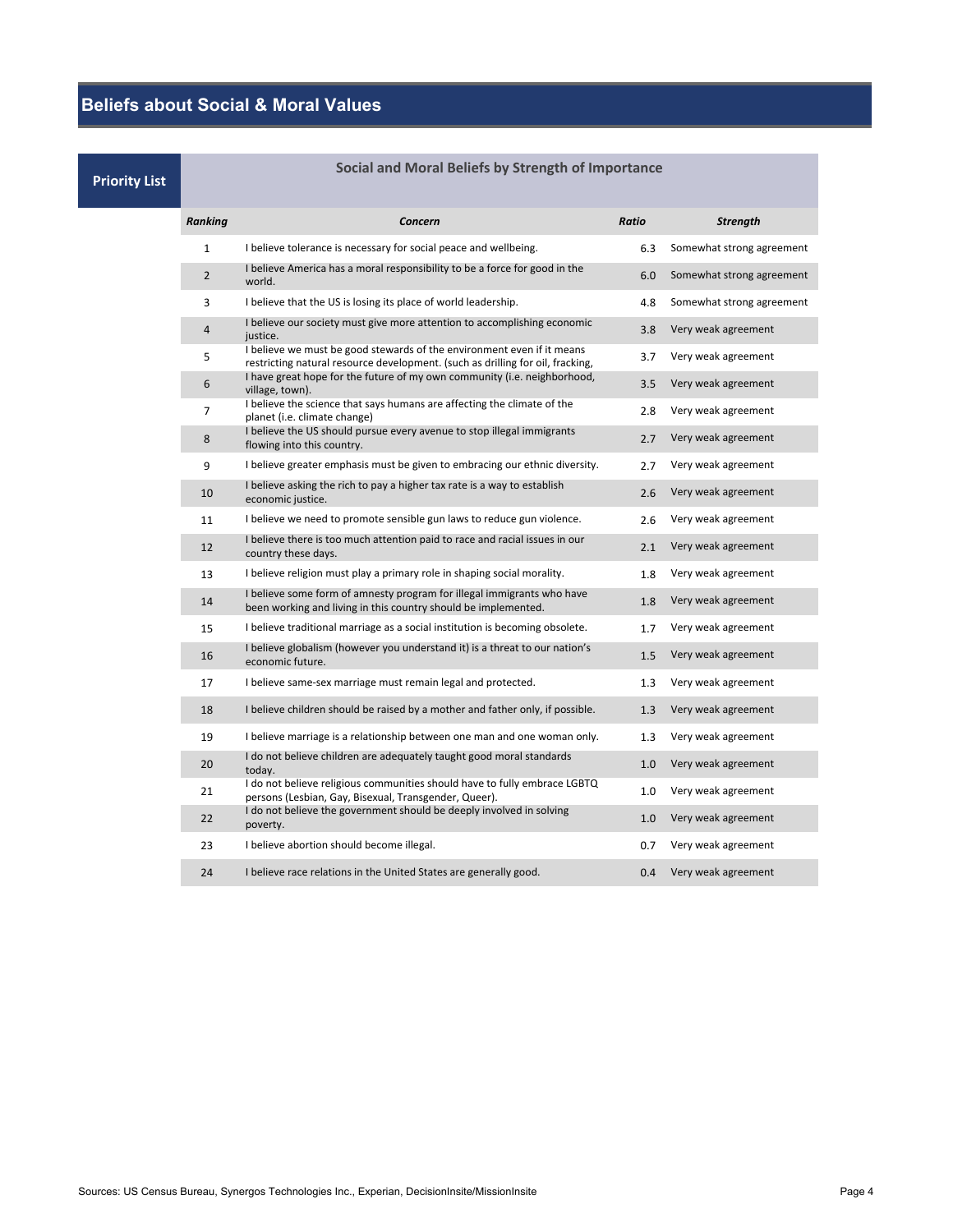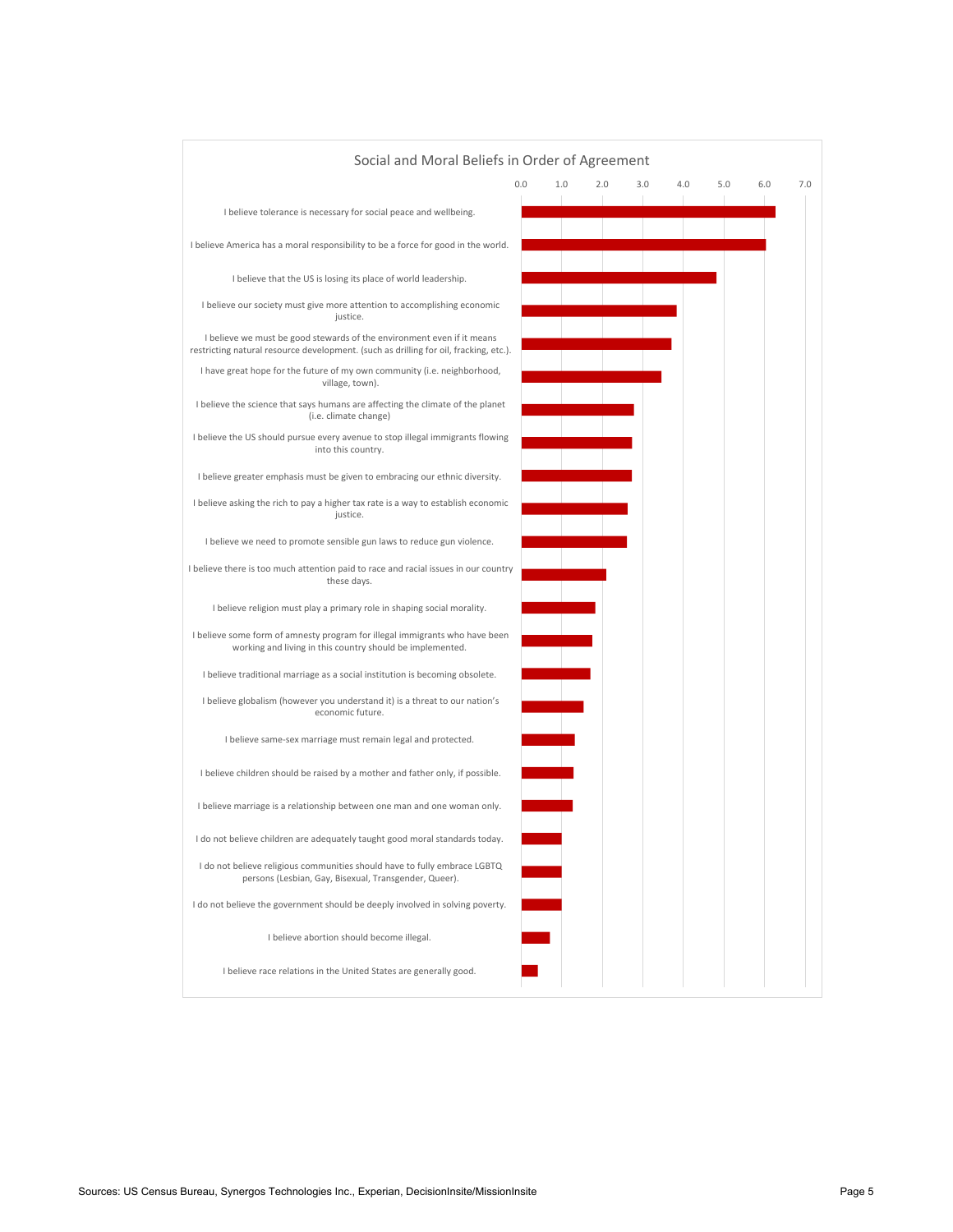## **Faith and Religious Involvement**

|                                                     | <b>Activity in a Religious Congregation or Community</b> |       |                                 |
|-----------------------------------------------------|----------------------------------------------------------|-------|---------------------------------|
| <b>Study Area Comparison between</b><br>2012 & 2017 | 2012                                                     | 2017  | Point Change Between<br>Surveys |
|                                                     |                                                          |       |                                 |
| Projected percentage involved                       | 42.5%                                                    | 40.2% | $-2.3$                          |
| Projected percentage NOT involved                   | 57.5%                                                    | 59.8% | 2.3                             |
|                                                     |                                                          |       |                                 |
|                                                     |                                                          |       | Point Change Between            |
|                                                     | 2012                                                     | 2017  | Surveys                         |
| Directional Change in Involvement                   |                                                          |       |                                 |
| Percent likely to have become active                | 6.2%                                                     | 5.8%  | $-0.5$                          |
| Percent likely to have ceased to be active          | 14.3%                                                    | 14.0% | $-0.3$                          |

Hint: Both of these tables compare the level of involvement today and the direction of active involvement reviewed above and then compare the same data from 5 years ago in the 2012 Survey.